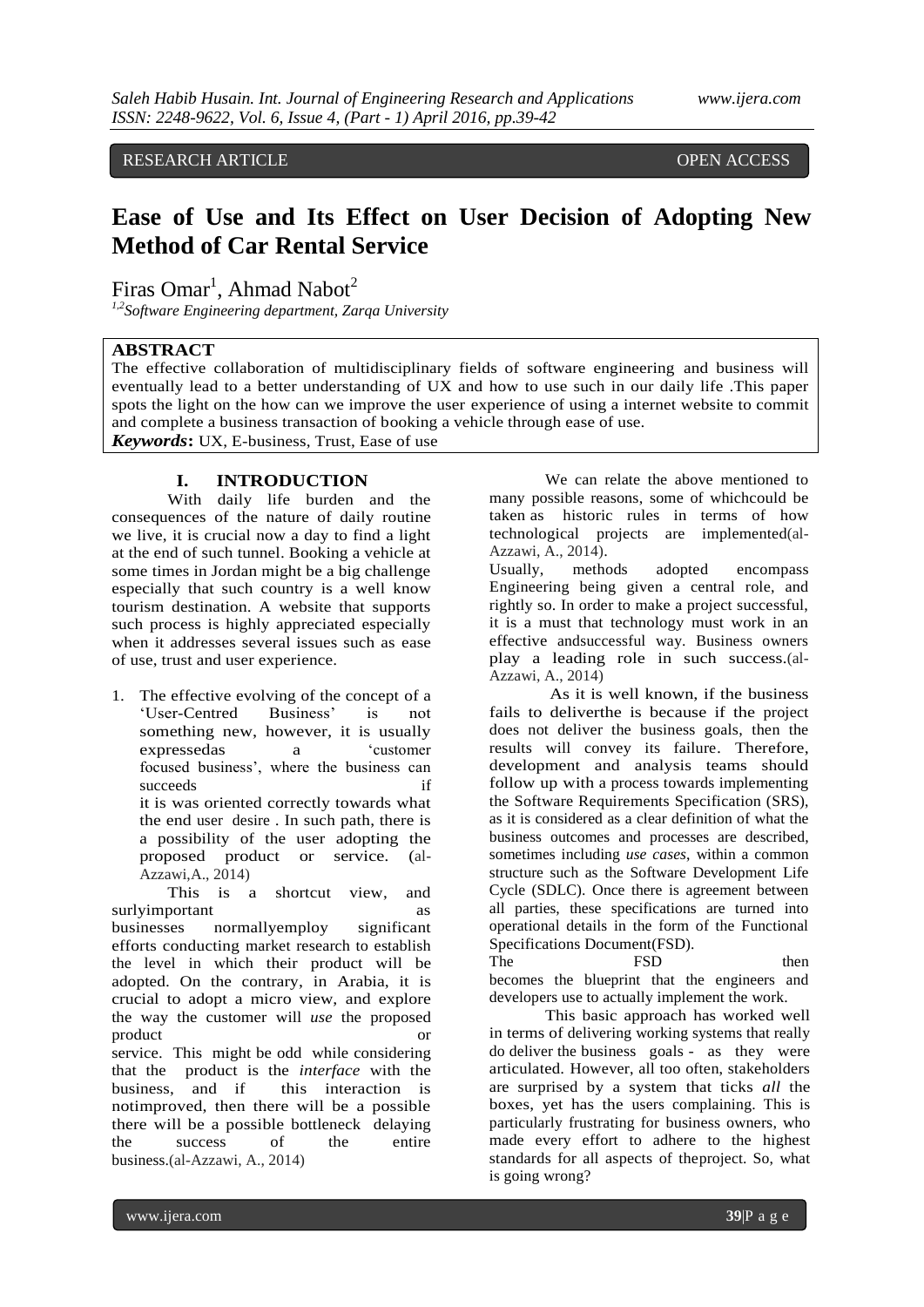#### **II. EASE OF USE**

According to Nielsen (1993), usability is defined as the measure of the quality the user practices when interacting with something like a traditional software application, web site, or any other device the user can operate in some way. Usability is not something that we can apply on a surface to give it extra shine at the last minute; it is deeply affected by every decision in design and development. In order to achieve additional usability and user satisfaction, we do not consider a single component but deem multiple components that are related to users and the product. Therefore, by focussing on the user, authentic usability can be characterized by the following (Nielsen, 1993):

- 1. **Learnability:** The system must be easy to master, so users can rapidly start completing work with the system.
- 2. **Efficiency:** The system must be easy to remember, so when the user has effectively learned the system, a high level of productivity will be achievable.
- 3. **Memo ability:** The system must be easy to remember, so that the casual user will able capable of returning to the system after some period of not having used it, with no need to learn everything from the start point.
- 4. **Errors:** The system must have a low error rate, so that users will be making a smaller number of errors during the use of the system. If they make errors, they can easily recover from them. In addition, terrible error possibilities must not happen.
- 5. **Satisfaction:** The system must be pleasing to use, so users are individually pleased during the time of usage.

In the case of a product, usability is decided by many factors such as the user's ease of use, user's perception of the quality of the product; the product"s intuitiveness for the user; ease of learning and relearning, and the user's appreciation of the usefulness of the product (Barnum,2002).

In both users' and products' cases, usability must be planned by matching the use to a user, so that increasing the user"s satisfaction of the product is the ultimate goal of applying usability. Therefore, useful usability in a computer system means that the application will provide the users with well-structured computing environments. According to Mayhew (1999), to achieve usability efficiently, a number of factors should be integrated:

- 1. Cognitive, perceptual, and motor capabilities and constraints of people in general.
- 2. Special and unique characteristics of the planned user population in particular.
- 3. Exclusive characteristics of the users' physical and social work environment.
- 4. Exclusive characteristics and requirements of the users" tasks, which will be supported by the product.
- 5. Exclusive abilities and constraints of the selected software and or hardware and platform for the product.

Usability testing is the method of doing usability evaluation on the product development (Lee and Grice, 2008). Generally, the goal of usability testing is to find as many usability problems as possible during the test, afterwards, altering them before the product is released. Sometimes, the procedure for building usability testing ("usability engineering") starts with identifying a user, analysing tasks, and setting usability specifications (Leeand Grice, 2008).

It then passes through developing and testing prototypes and continues through repeated cycles of testing and development. Thus, the key goal of usability testing is to improve the usability of a product, and then, in the end, to increase the satisfaction of users.

#### **III. TRUST**

Beatty et al. (2011) defined trust in a broad sense as the confidence an individual has in his/her favourable expectations of what other people will act with or do, based on previous interactions in many cases. Although previous individual or group (of individuals) previous behaviour cannot always guarantee that the subject will behave as expected, increased trust is simply the belief that another party will behave as the subject believes.

Through this trust, people reduce the complicity of understanding others into manageably understandable units, making an unjustifiable belief about the future subjectively justifiable (Dikomaet al., 2010; Flink and Schreiterer, 2010). Without trusting others in this way, people would be met with the incomprehensible complexity of considering every possible possibility of every person around before deciding how to act. Such complexity would be so overpowering that, in many cases, people would choose to stop doing a thing.

Trust is not the only complexity reduction method; rules are also substantial techniques for reducing complexity. However, even with the existence of rules, trust is vital because there is no guarantee that other people will fully stand by them (Bachmannand Inkpen, 2011). Trust does not really enable people to control or even expect others behaviour without error, but it does make it possible for people to create an understandable organization of their interactions with others (Luhmann, 1988; FlinkandSchreiterer, 2010). Trust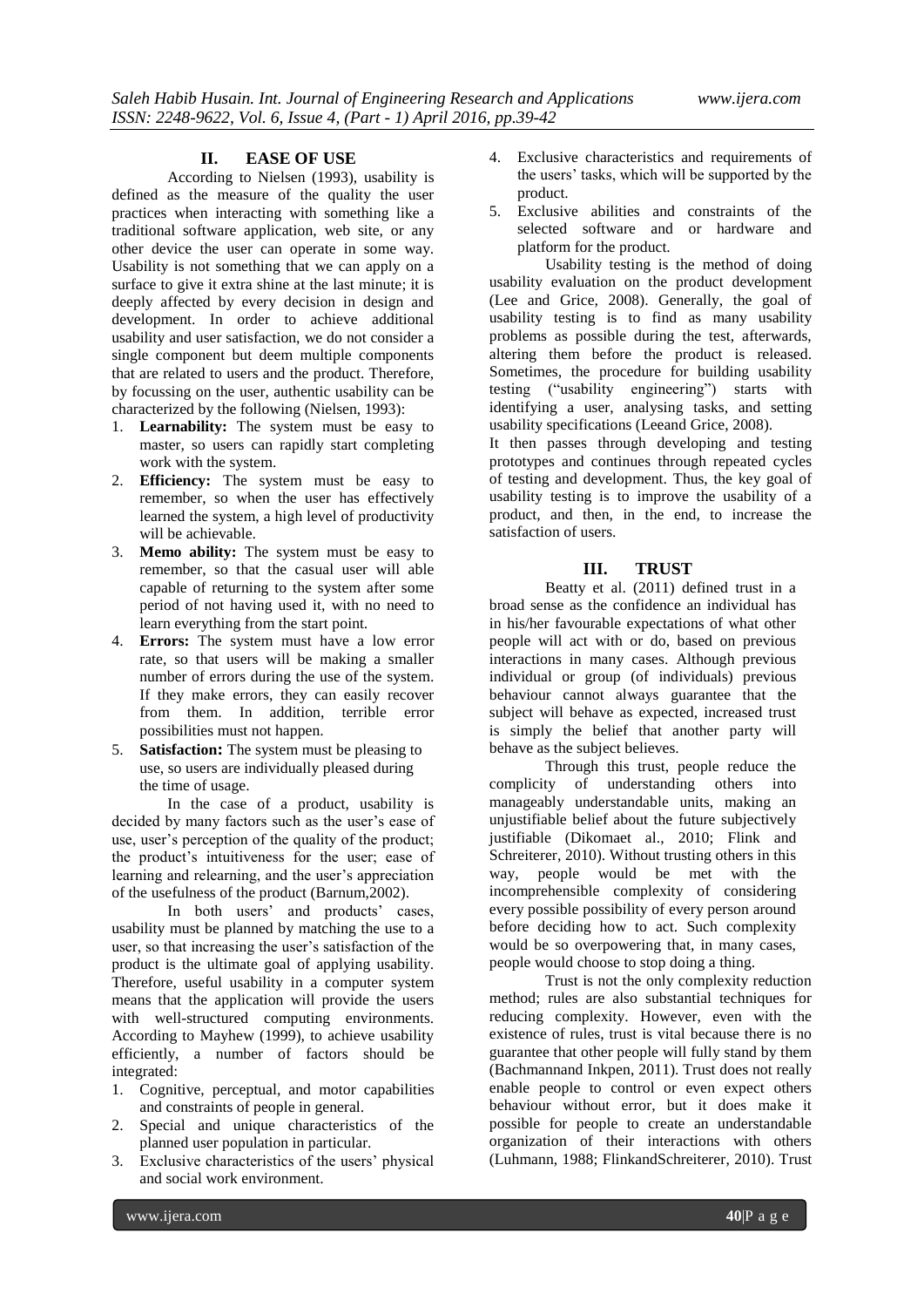is a prerequisite of behaviour and is no less than a "basic fact of social life" (Luhmann, 1979, p. 4).

However, the relative importance of trust depends on the nature and the complexity of interaction with other people. The greater the necessity to interact with other people and one's own exposure to their misbehaviour, the greater the need to trust (Rousseau et al., 1998; Salamon and Robinson, 2008; Flink and Schreiterer, 2010).Trust is therefore intrinsically complex, multidimensional (Gillespie and Dietz, 2009), and therefore contextdependent (Flink and Schreiterer, 2010). The early psychological and sociological studies on trust defined it as a belief that other people would achieve their expected favourable commitments (Flink and Schreiterer, 2010). Recent business research has taken a similar stand by defining trust as the expectation that other individuals or companies will behave morally dependably, and will fulfil their expected commitments under conditions of vulnerability and interdependence (Schoorman et al., 2007).

Unsurprisingly, trust has a significant effect on business relationships in general (Salamon and Robinson, 2008). It reduces the need<br>for extensive negotiations, detail-resolution for extensive negotiations, detail-resolution comprehensive legislation and enforced regulation, and fitted organizational control (Schoorman et al., 2007).Trust encourages long-term orientation (Salmon and Robinson, 2008), and increases the acceptance of interdependence and creates commitment (Cannon et al., 2010).

Trust when applied also reduces supposed risk (Cannon et al., 2010) can reduce transaction costs when warranted (Salamon and Robinson, 2008), and is to some extent important in almost any contractual agreement because of possible opportunistic behaviour of the other party. To conclude, trust determines the nature of the social and business order (Salamon and Robinson, 2008; Flinkand Schreiterer, 2010) as well as the quality of business relationships. The observation that people need to trust in order to participate in an activity with another person and would rather abstain from any activity with others whom they do not trust<br>(Luhmann, 1988) further supports these (Luhmann, 1988) further supports these observations.

According to Tomlison and Mayer (2009), trust in business "is the salient factor in determining the effectiveness of many relations". It is also considered to be a key promoter of behaviour in general (Geffen, 2000). Its importance is not only in its role in defusing concerns of adaptable behaviour, but also because by resolving such concerns it reduces the need to invest in promised counter measures (Schoorman et al., 2007).

Similarly, lack of trust creates control-oriented and defensive communication that damages communication effectiveness and distorts crucial information (Schoopetal, 2010). In addition, it might result in an overall discouragement of the will to take risks (Flink and Schreiterer, 2010).

These effects of trust, especially the willingness to engage in activities where a person is unprotected to risk without the ability to control the related behaviour of others, and its importance in successful acceptance of new technology (Salmon and Robinson, 2008), make trust a potentially important precondition for e-commerce fact about which internet and credit card industries are apparently well aware.

### **IV. EXPERIMENT**

The design of the website was carefully crafted in order to investigate wither the users will find the idea feasible or not. The site allowed the user to search for any car she/he wishes to rent within any area in Jordan. The results afterwards will be filter as requested. As so as the user finds the desired vehicle, She/ He can immediately book and arrange for a collection of the booked vehicle within short time and few clicks. The statistics shows an enormous expansion of the site among users from all over the world. The figure

below explains the percentages of users whom did visit the site within a period of 30 days:

| Sessions      | Users                 | Page Views       |
|---------------|-----------------------|------------------|
| 275.00%       | 267.71%               | 167.16%          |
| 435 vs 116    | 353 ys 56             | 537 vs 201       |
| Pages/Session | Avg. Session Duration | Bounce Rate      |
| $-28.76%$     | 2.95%                 | 17.39%           |
| 1.23 vo 1.73  | 00:00:30 vs 00:00:29  | 93.10% vs 79.31% |

Figure.1 Statistics of website visitors

## **V. CONCLUSION**

From the results above, it is clear that such approach had given us an ideal solution for the proposed problem. The results had proven a significant acceptance of the system and that it supports both ease of use and enjoyability which will lead to a better UX understanding in the future.

#### **ACKNOWLEDGMENT**

This research is funded by the Deanship of Research and Graduate Studies in Zarqa University /Jordan.

I would take the chance to acknowledge bothMr.Raad al madadha and Mr. Mahmoud Altayeb for their collaboration in completing this work